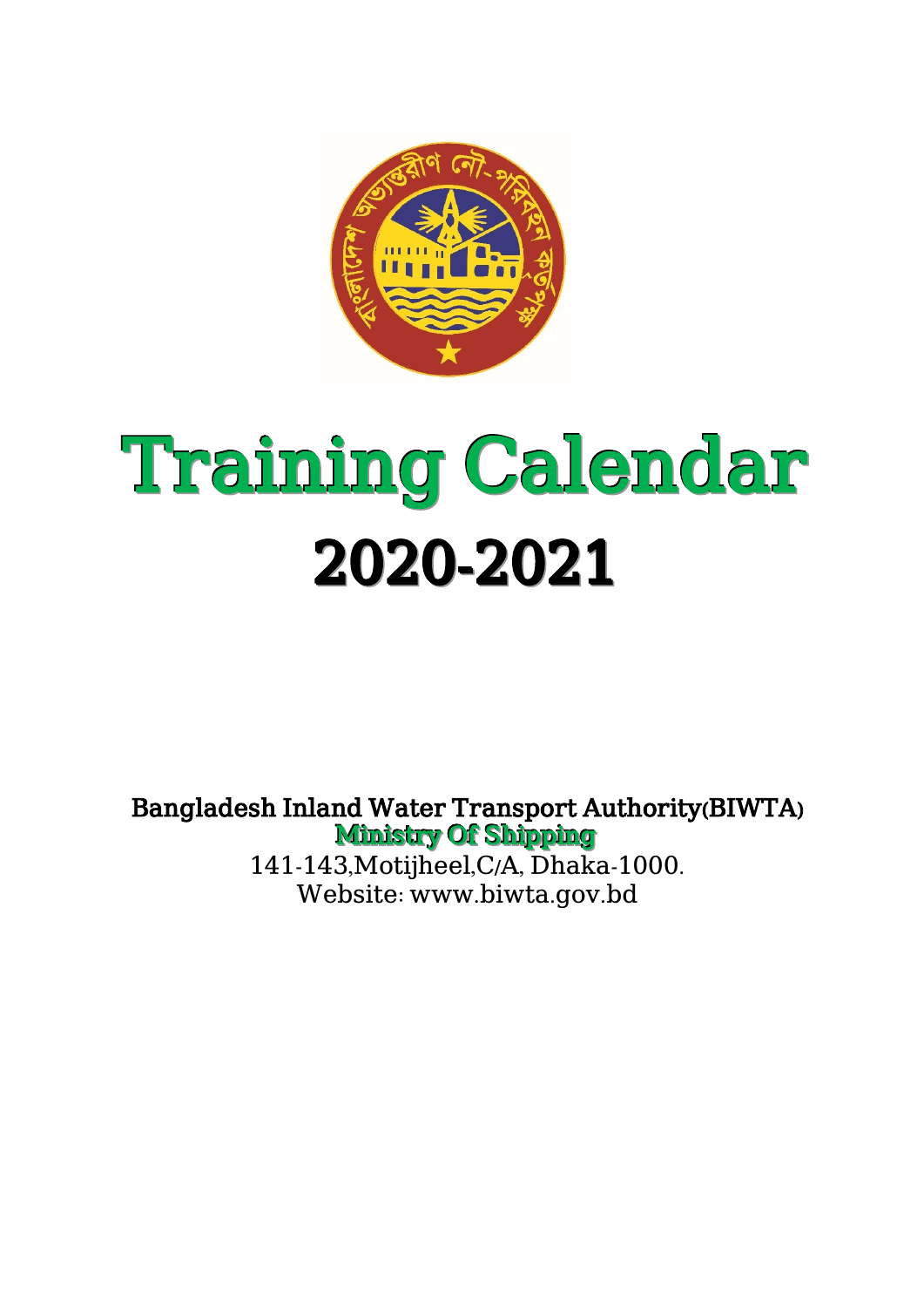## Table Of Contents

| $\begin{array}{c c} \text{SI.} & \text{Content} \\ \text{No.} & \end{array}$ | Page<br>No. |
|------------------------------------------------------------------------------|-------------|
| 1 Name of Total Training Course                                              | $1 - 2$     |
| 2 Name of In-House Training Course                                           |             |
| 3 Name of Others Institute Training Course                                   |             |

## বিশেষ দ্রষ্টব্যঃ

- a. In-House হশে Training Lab of BIWTA ? BIWTA সশেলন কক্ষ?
- $\, {\bf b}. \,$  Others Institute (বহি: প্রতিষ্ঠান) হচ্ছে  $\rm NAPD$ ,  $\rm BIM$ ,  $\rm BIAMF,$ BPATC, RPATC, ESCB, ICA etc.
- $C.$  যে কোন  $\mathrm{Training\,Program/Course}$  কর্তৃপক্ষ ইচ্ছা করিলে পরিবর্তন/ পরিবর্ধন করতে পারবে?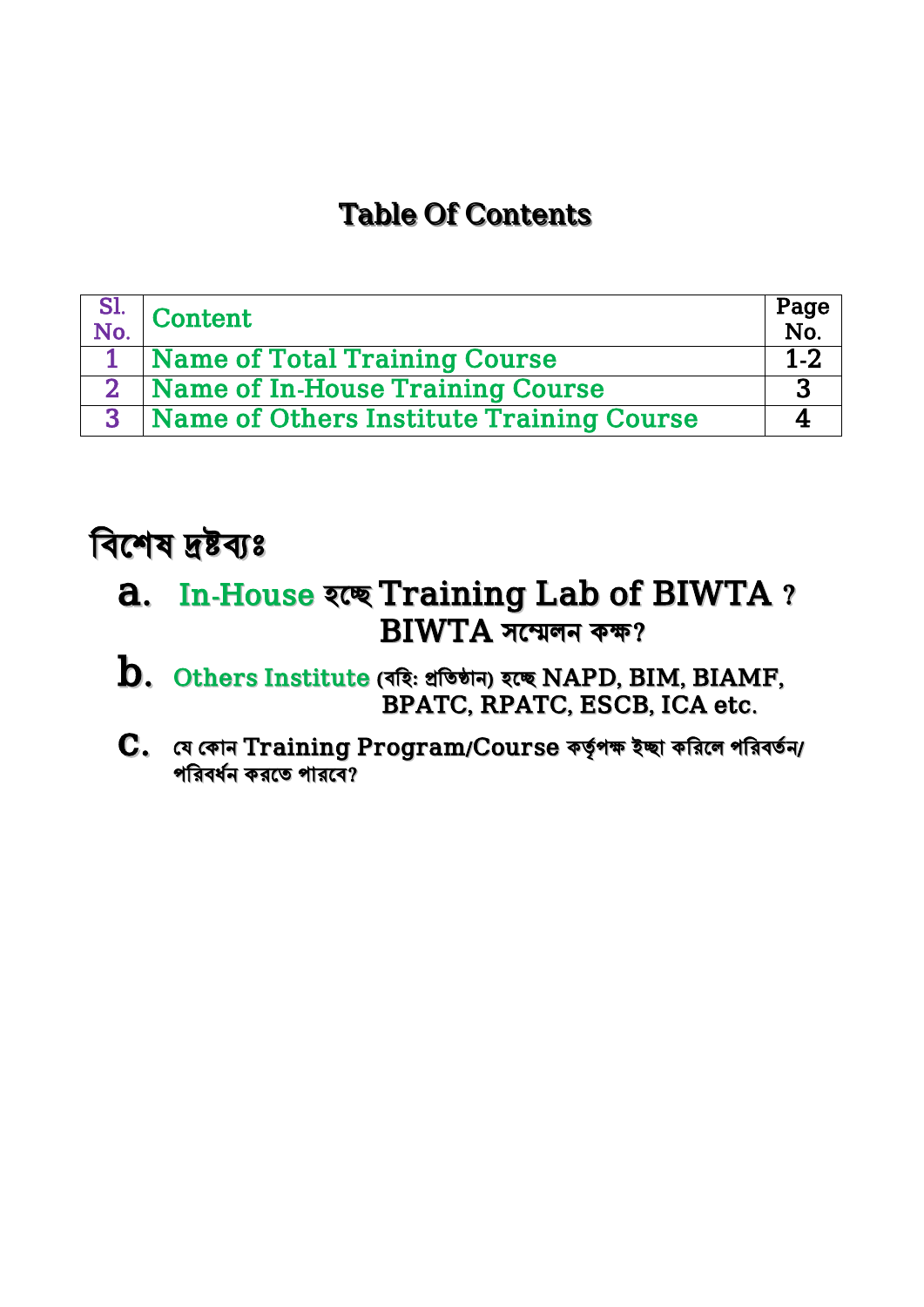| <b>S1.</b><br>No. | <b>Name of Total Training Course</b>                                        |
|-------------------|-----------------------------------------------------------------------------|
| 1.                | e-filing & e-mail Practical Based Training.                                 |
| 2.                | Health awareness programs.                                                  |
| 3.                | <b>Innovation and Change Management System.</b>                             |
| 4.                | <b>Basic Computer Training/ Computer Literacy/ Computer</b><br>Application. |
| 5.                | Online office Management/ e-Governance & ICT.                               |
| 6.                | Basic Conduct & Discipline.                                                 |
| 7.                | Basic Financial Management Of BIWTA /Budget Management<br>System.           |
| 8.                | <b>Training on Dredging/Dredging Management.</b>                            |
| 9.                | Training on Performance Based contact/ Skill Development.                   |
| <b>10.</b>        | Basic Modern Office Management System.                                      |
| 11.               | Training on Inland Port/ Water Ways Management.                             |
| 12.               | Training on Performance Appraisal and ACR.                                  |
| 13.               | Training on Environmental Impact Assessment & Social Impact<br>Assessment.  |
| 14.               | <b>Training on Inventory Management.</b>                                    |
| 15.               | Training on Tax & Vat.                                                      |
| 16.               | <b>Training on Disaster Management.</b>                                     |
| 17.               | Diabetes (CCD).                                                             |
| 18.               | Cardiac Disease (Heart).                                                    |
| 19.               | <b>English Language Course.</b>                                             |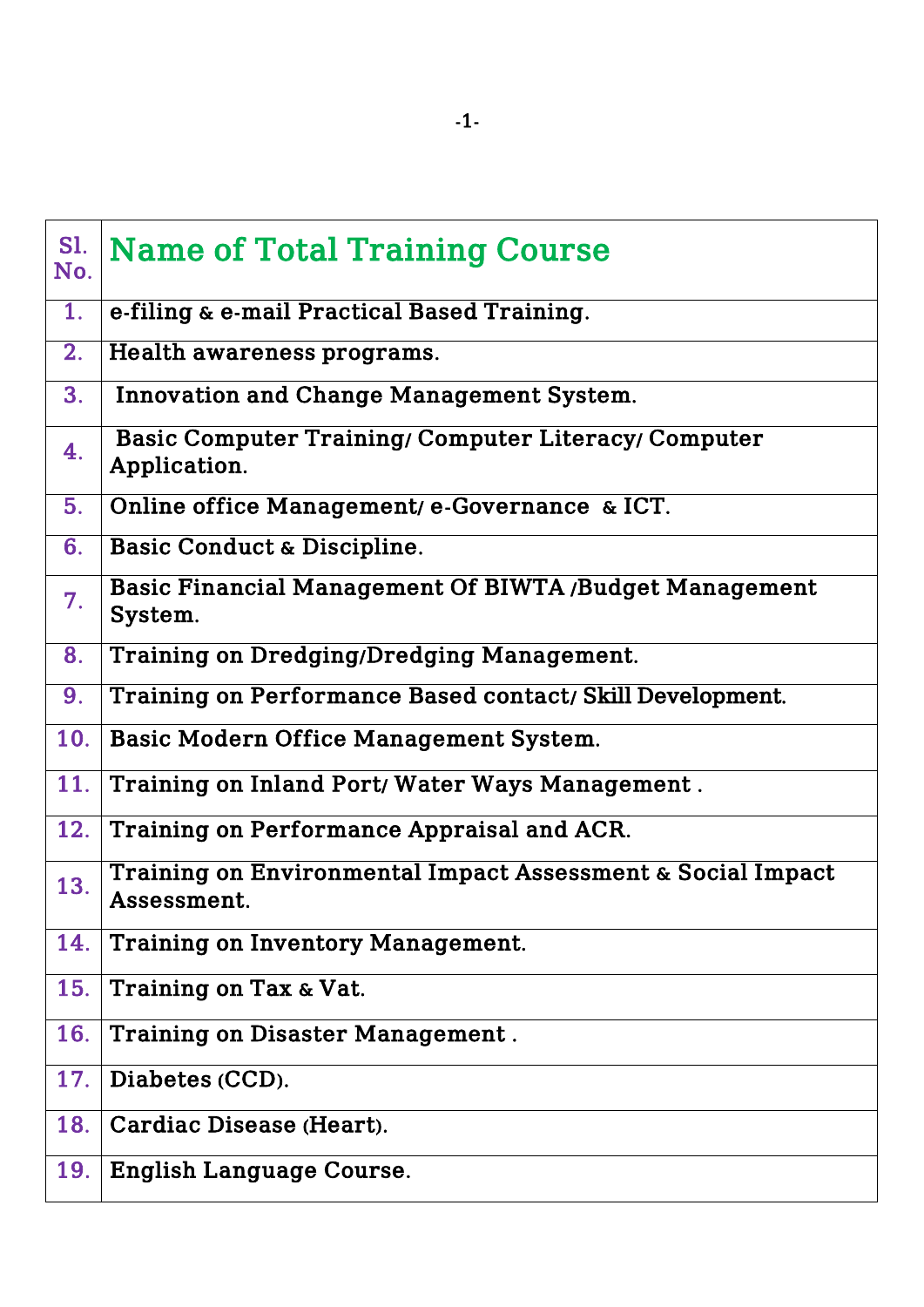| 20. | PPA & PPR/PPR-2008/PPP & AP.                                                                                                                                                                                                                              |
|-----|-----------------------------------------------------------------------------------------------------------------------------------------------------------------------------------------------------------------------------------------------------------|
| 21. | <b>Foundation Training Course of BIWTA Officers &amp; Staff</b>                                                                                                                                                                                           |
|     | (if Necessary).                                                                                                                                                                                                                                           |
| 22. | জাতীয় শুদ্ধাচার কৌশল,অভিযোগ প্রতিকার ও বাস্তবায়ন ( $NIS$ ).                                                                                                                                                                                             |
|     | 23. Human Resource Management/Leadership and Strategic<br>Planning.                                                                                                                                                                                       |
| 24. | Transparency Accountability & Good Governance.                                                                                                                                                                                                            |
| 25. | <b>Office Automation for Organizational Development.</b>                                                                                                                                                                                                  |
| 26  | Microsoft Project.                                                                                                                                                                                                                                        |
| 27. | Financial Management & Budget Management.                                                                                                                                                                                                                 |
| 28. | Training on international Cargo Movement & Maritime Laws                                                                                                                                                                                                  |
|     | (If Necessary).                                                                                                                                                                                                                                           |
|     | $29$ .   কর্মকর্তা কর্মচারীদের অংশগ্রহণে নিয়মিত উপস্থিতি বিধিমালা ২০১৯, সরকারি কর্মচারী আচরণ বিধিমালা<br>১৯৭৯ ও সচিবালয় নির্দেশমালা ২০১৪ বিষয়ে সচেতনতা বৃদ্ধিমূলক প্রশিক্ষণ আয়োজন। অনুরূপ অন্যান্য<br>বিধি/বিধান সংম্পৰ্কে আলোচনা (প্ৰযোজ্য ক্ষেত্ৰে) |
| 30. | $E-GP.$                                                                                                                                                                                                                                                   |
| 31. | Training on Pension Gratuity & C.P.F Functions Of BIWTA.                                                                                                                                                                                                  |
| 32. | Training on Auditing as per IAS.                                                                                                                                                                                                                          |
| 33. | Training on Hydrology/Survey.                                                                                                                                                                                                                             |
| 34. | <b>Training on Mapping.</b>                                                                                                                                                                                                                               |
| 35. | Bangladesh Labor Act'2006 & Labor Rules-2015.                                                                                                                                                                                                             |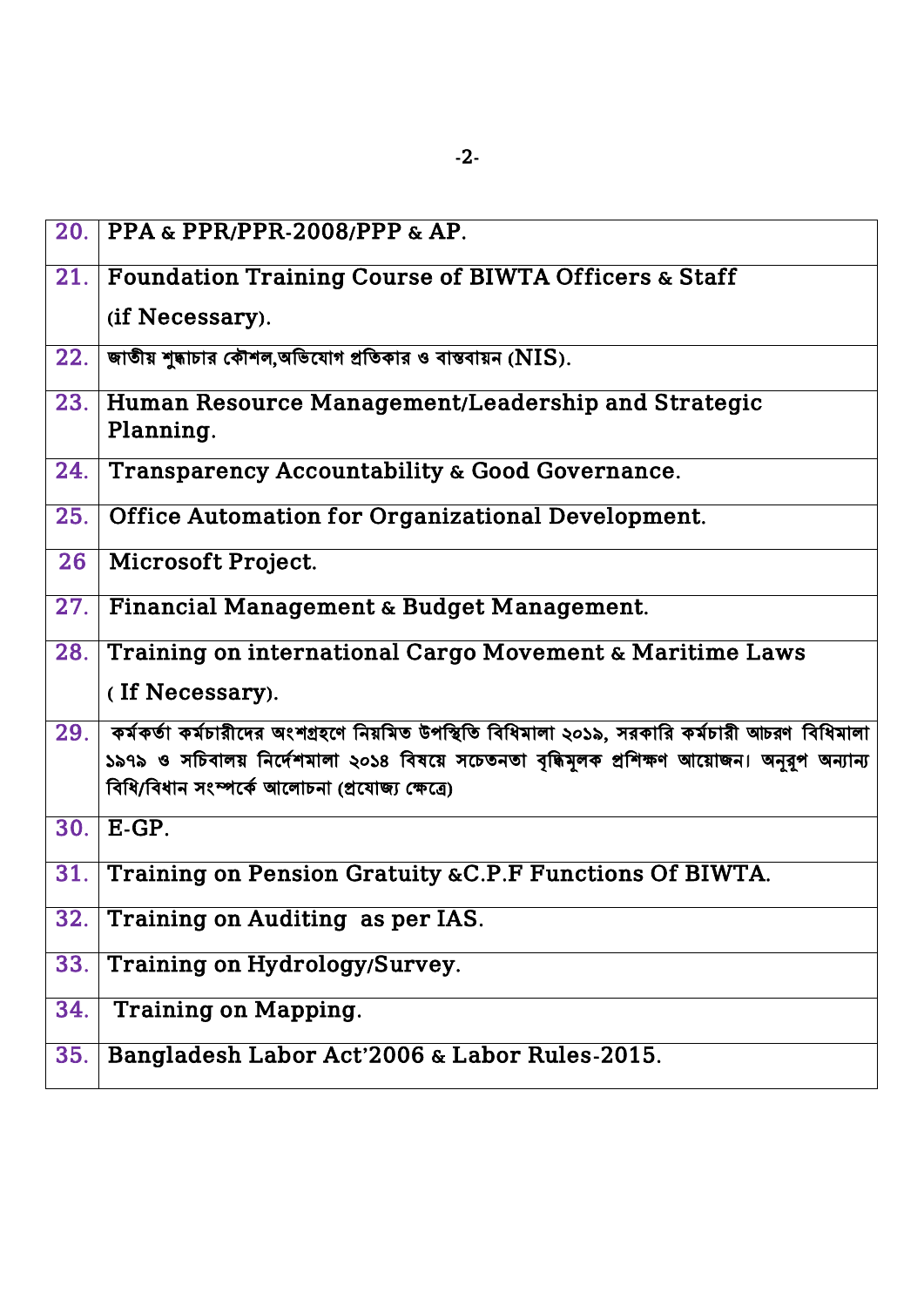| <b>S1.</b><br>No. | <b>Name of In-House Training Course</b>                                                                                                                                                                                                          |
|-------------------|--------------------------------------------------------------------------------------------------------------------------------------------------------------------------------------------------------------------------------------------------|
| $\overline{1}$    | Basic Conduct & Discipline.                                                                                                                                                                                                                      |
| $\overline{2}$    | Health awareness programs.                                                                                                                                                                                                                       |
| $\overline{3}$    | Human Resource Management.                                                                                                                                                                                                                       |
| 4                 | Training on Performance Appraisal and ACR.                                                                                                                                                                                                       |
| 5                 | <b>Training on Inventory Management.</b>                                                                                                                                                                                                         |
| 6                 | e-filing & e-mail Practical Based Training.                                                                                                                                                                                                      |
| 7                 | কর্মকর্তা/কর্মচারীদের অংশগ্রহণে নিয়মিত উপস্থিতি বিধিমালা ২০১৯, সরকারি কর্মচারী আচরণ বিধিমালা<br>১৯৭৯ ও সচিবালয় নির্দেশমালা ২০১৪ বিষয়ে সচেতনতা বৃদ্ধিমূলক প্রশিক্ষণ আয়োজন। অনুরূপ অন্যান্য<br>বিধি/বিধান সম্পৰ্কে আলোচনা (প্ৰযোজ্য ক্ষেত্ৰে). |
| 8                 | Training on Pension Gratuity & C.P.F Functions Of BIWTA.                                                                                                                                                                                         |
| 9                 | Transparency Accountability & Good Governance.                                                                                                                                                                                                   |
| 10                | জাতীয় শুদ্ধাচার কৌশল,অভিযোগ প্রতিকার ও বাস্তবায়ন ( $NIS$ ).                                                                                                                                                                                    |
| 11                | $E-GP.$                                                                                                                                                                                                                                          |
| 12                | <b>Training on Dredging/Dredging Management.</b>                                                                                                                                                                                                 |
| 13                | <b>Basic Financial Management Of BIWTA /Budget Management</b><br>System.                                                                                                                                                                         |
| 14                | Training on Inland Port/ Water Ways Management.                                                                                                                                                                                                  |
| 15                | Bangladesh Labor Act 2006 & Labor Rules 2015.                                                                                                                                                                                                    |